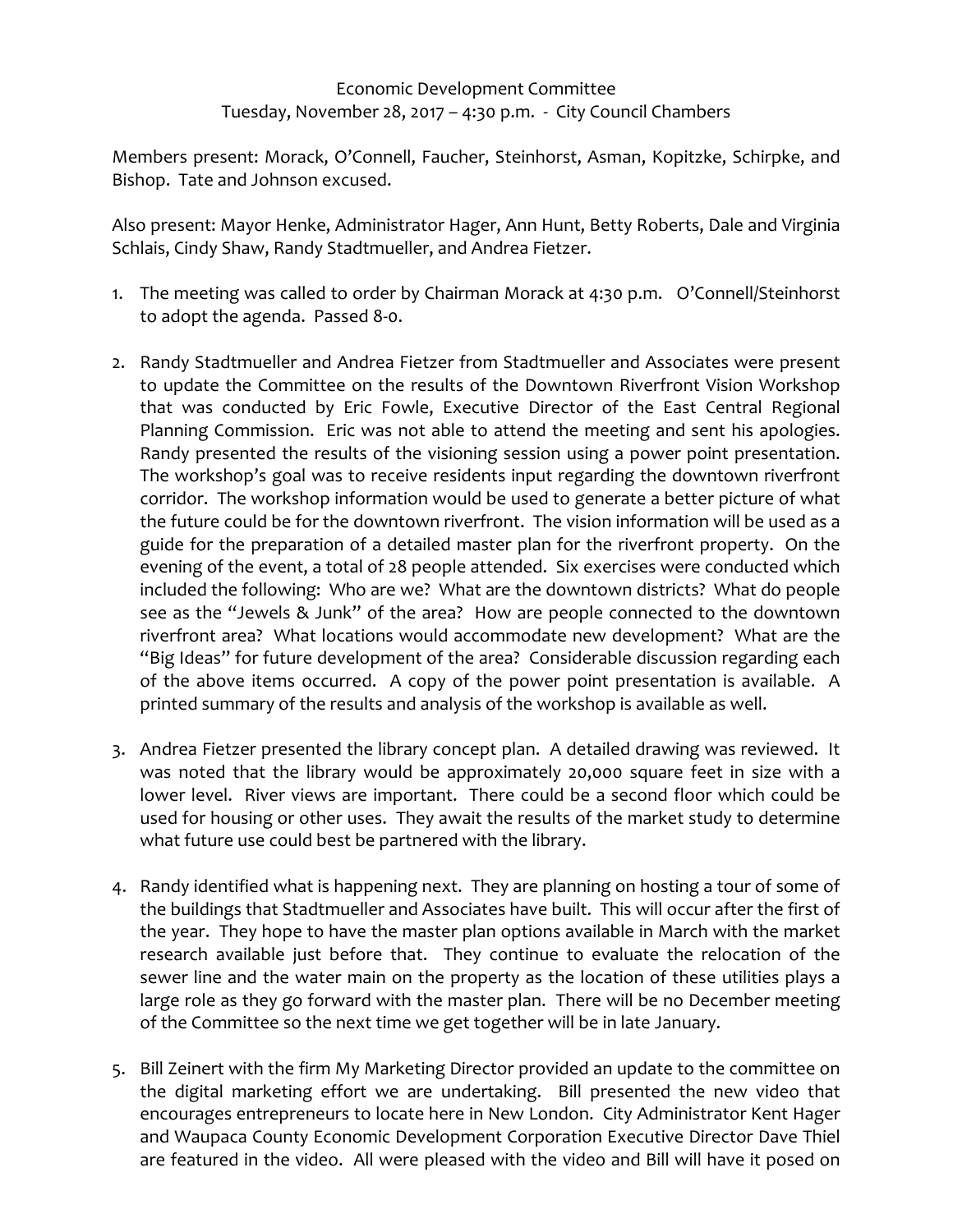YouTube soon. The Committee reviewed the latest report on the number of impressions and views. It was noted that the "Centrally Located" video has the best long-term activity. Replying to a question, Bill noted that the digital effort we are undertaking is a leading indicator. It is not possible to measure what this effort is accomplishing when asked how many people or businesses have been affected by this marketing effort as this is a lagging indicator. Bill will present his work plan options for next year at our January meeting.

- 6. A discussion about encouraging young people's involvement in our economic development efforts was continued from the prior meeting. The School District is interested in moving forward with helping coordinate student involvement. After considerable discussion, the following motion was made by Asman and seconded by O'Connell: I move that we approve, encourage and welcome the appointment of two student representatives from New London High School as non‐voting members of this Committee effective at such time as appropriate and when necessary arrangements are made with the School District of new London and the New London High School. I further move that the Chairman or his designee be authorized and directed to devise, enter into and complete such appropriate and necessary arrangements with the New London School District and the New London High School at the earliest possible date to facilitate and cause the appointment by the Mayor of two student representatives to this Committee and to report back at the earliest possible time. Motion carried unanimously.
- 7. Kent informed the Committee that Kris Bolstad from the firm AllOver Media Marketing Company had made contact with him. Kris expressed a concern that the placement of the indoor billboards in public restrooms would subject them to too much vandalism. Kris suggests that we work together on other options. It was agreed to consider this medium of marketing when we review our future plans with Bill Zeinert in January.
- 8. Dave Nolan's suggestions were reviewed again. Dave's' proposals could be worked into the development of the riverfront. This topic will receive further consideration as the riverfront plan moves forward.
- 9. Dave reported on his attendance at the Pitch Event which was held October 20th at Crystal Falls. Steve Bench from Badger Business Camps conducts The Pitch event. The Pitch gives students a chance to create new business ideas and then make a sales pitch for this business. Students learn business concepts in a one-day program. The event is offered to students for free, with costs paid by local sponsors. The program had 75 student participants. It was suggested that maybe it would be a good idea to invite Steve to make a presentation at a future Committee meeting on attracting the millennial generation.
- 10. April briefly spoke about an option for digital marketing utilizing social media with Tommy Clifford. April and the Mayor also updated the Committee on the success of the first "Breakfast With The Mayor" event.
- 11. Kent updated the Committee on major projects being undertaken now and what lies in the future.